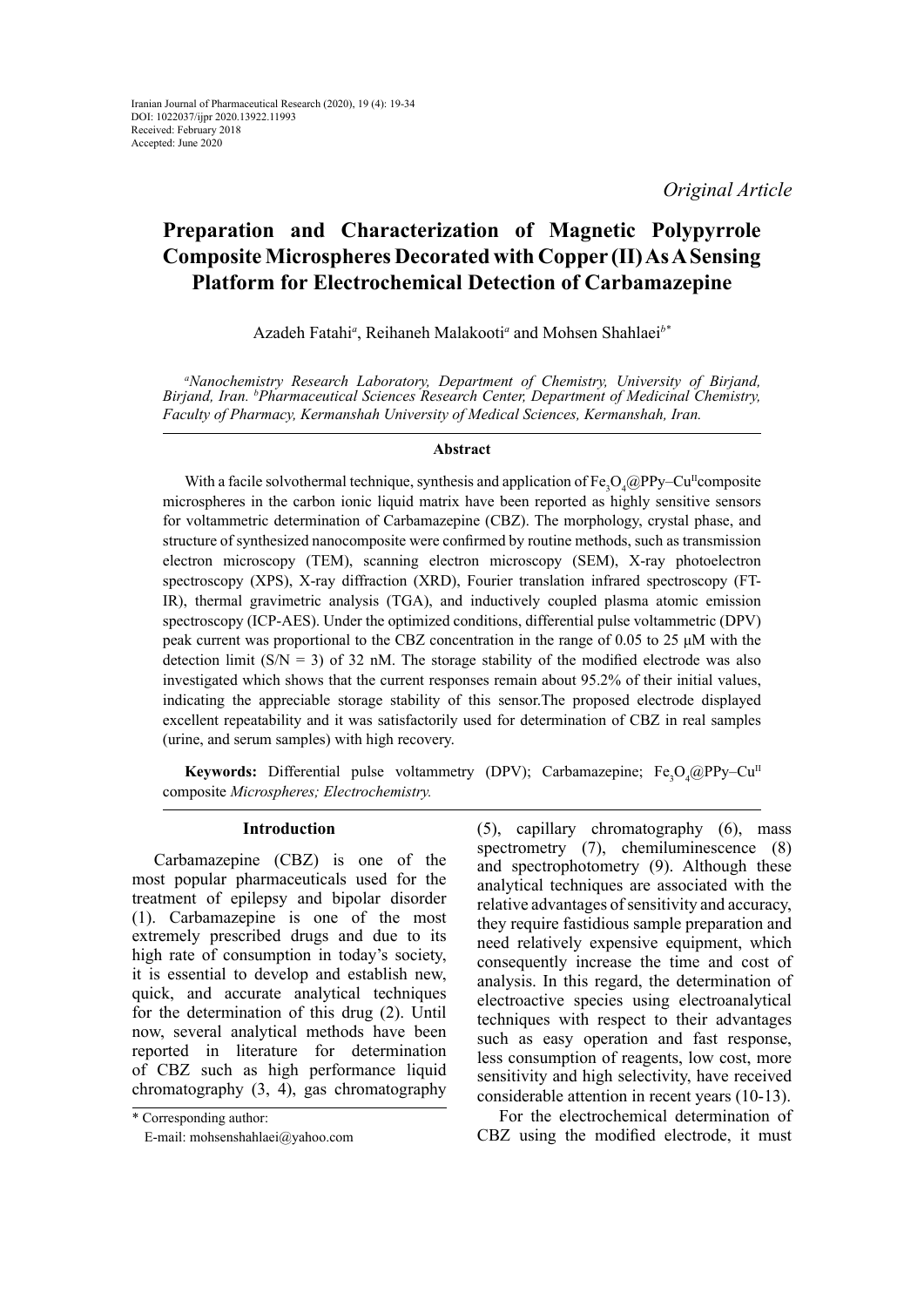be noted that the modifier is one of the most important and influencing factors that can heavily affect the determination sensitivity and selectivity.

In recent years, a karge number of attempts have been made to synthesize the nano-sized materials in different fields of science and technology. Among different nanomaterials, metallic nanoparticles with their high surface reaction activity, high catalytic efficiency, strong adsorption ability and unique ability to promote fast electron transfer between electrode and target were expected to be a promising candidate for the design of electrochemical sensors (14).

Among these nanoparticles,  $Fe<sub>2</sub>O<sub>4</sub>$ nanoparticles have been widely used in electrochemical sensing due to their unique properties such as low-cost, large surfaceto-volume ratio, low toxicity and easypreparation (15). The embedment of metallic magnetic NPs cores inside of conducting polymers, such as polypyrrole (PPy) can improve the physical and chemical properties of polymeres because of the strong electronic interaction between the NPs and the polymer matrices (16-18). Conducting polymer has been extensively studied for utilizing as the main part of chemical sensors and biosensors (19-24). Among them polypyrrole (PPy) is a kind of high electrical conductive, good biocompatible, and ease synthesis. Simultaneously, PPy can support in obtaining a good dispersion of metal nanoparticles due to the intrinsic existence of functional groups within long carbon chains (25, 26). On the other hand, metal doped metal oxide is receiving considerable interest because of their excellent physical and catalytic properties of these materials (27). Copper (Cu) based materials, such as copper bulk metal, copper nanoparticles (CuNPs), and copper complexes have attracted considerable interest as sensors and biosensors due to their distinct advantages of environmental benignity, low cost and high electrical conductivity and the possibility of promoting electron transfer reactions at a lower over potential (28). Furthermore, Cu loaded onto  $Fe<sub>3</sub>O<sub>4</sub>$  improve the catalytic activity due to the synergetic effect (29).

Carbon ionic liquid electrode (CILE), as a relatively new branch in sensors, would

construct by incorporating ionic liquids in the traditional CPE. The electrochemical performance of CILE can be greatly enhanced by adding ionic liquids into the CPE, which was owing to the excellent electrochemical properties of ionic liquids, such as wide electrochemical windows, negligible vapor pressure, excellent *thermal* and electrochemicall stability, high intrinsic conductivity, *etc.* (30).

In this research, the synthesis of  $Fe<sub>3</sub>O<sub>4</sub>(Q)$ PPy–Cu<sup>II</sup>composite microspheres is reported with well-defined morphology. Then, a novel electrochemical sensor was fabricated based on a CILE for the electrochemical detection of CBZ. The results show that combination of unique properties of ionic liquids and electrocatalytic activity of Fe<sub>3</sub>O<sub>4</sub>@PPy–Cu<sup>n</sup>composite microspheres, lead to new sensing surface for voltammetric determination of CBZ with good sensitivity, acceptable selectivity, and low detection limit.

### **Experimental**

All electrochemical experiments were performed using a potentiostat-galvanostat Autolab equipped with a three-electrode configuration containing a saturated calomel electrodeas a reference electrode and the auxiliary electrode wasa platinum electrode. CILE modified with  $O_4$ @PPy–Cu<sup>II</sup> composite microspheres was applied as working electrode. The system was run on a PC by NOVA and FRA 1.11 software. The synthesized  $O_4@PPy-Cu^{\text{II}}$  composite microspheres, characterized by Power X-ray diffraction (XRD) patterns were obtained with a Bruker D8-advance X-ray diffractometer which the wavelength of x-ray was 0.154 nm (Cu K-alpha) and Thermo gravimetric analysis (TGA) were carried out with a Shimadzu thermo gravimetric analyzer (TG-50). This system was equipped with a concentric hemispherical (CHA) electron energy analyzer (Specs model EA10 plus) suitable for X-ray photoelectron spectroscopy (XPS). ICP analysis was performed using OPTIMA 7300 DV ICP analyzer. Transmission electron microscopy (TEM) analysis was performed using a (Philips CM30). Fourier transform infrared (FTIR) spectra of KBr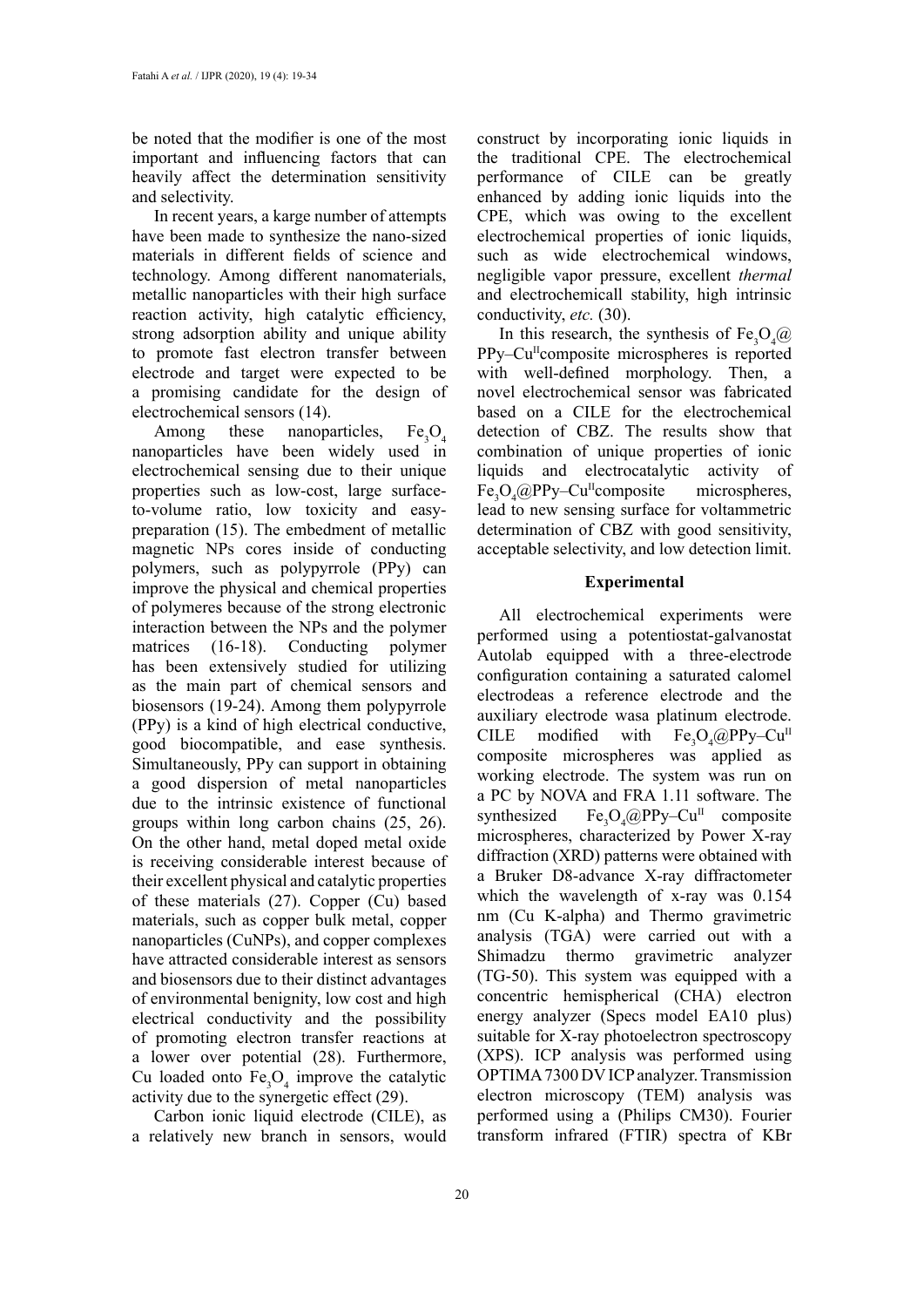powder pressed pellets were recorded on a Shimadzu FTIR*-*8300*.* The morphology of the products was studied by using Hitachi Japan, model s4160 Scanning Electron Microscopy (SEM). All chemicals used in this work were analytical grade, Merckand Fluka Chemical Company. PH studies were conducted in Britton–Robinson (B–R) buffer solutions, consisting of a mixture of acetic acid, boric acid and phosphoric acid solutions. CBZ powder (pure) was purchased from Aldrich chemicals (Milwaukee, USA). All the reagents used were of analytical grade and double distilled water was used throughout the experiments.

## *Synthesis of Fe3 O4 microspheres*

Magnetite particles were prepared by using a solvothermal method (31). The details were as follows: anhydrous ferric chloride hexahydrate  $(FeCl<sub>3</sub> 6H<sub>2</sub>O)$  (1.4 g, 5.2 mmol) and  $\text{Na}_3\text{Cit}$  (0.29 g, 0.96 mmol) were dissolved in EG/ethanol (36 mL/4 mL) solution with stirring to form a clear solution; then, NaAc (1.9 g, 23 mmol) was added under vigorous stirring for 5 min. The obtained yellow solution was then transferred to a Teflon-lined stainless steel autoclave (with a capacity of 50 mL) for heating at 200 ◦C for 10 h. Then, the autoclave was carefully taken out and allowed to cool down to room temperature. The asmade black products were thoroughly washed with ethanol for three times, and they were then vacuum-dried.

#### *Synthesis of*  $Fe, O$ <sub>*<i>(*a)PP<sub>y</sub></sub>  $composite$ *microspheres*

 $Fe<sub>3</sub>O<sub>4</sub>$  microspheres (0.3 g) were dispersed in  $H_2O$  (70 mL) with sonication. Subsequently, pyrrole (3 mL) in methanol  $(15 \text{ mL})$  and HCl solution  $(15 \text{ mL}, 6 \text{ M})$  were added into the above solution, and sonicated for 1.5 h to produce the PPy coating on the  $Fe<sub>3</sub>O<sub>4</sub>$  microspheres. Finally, product of the obtained particles was washed with methanol and deionized water to remove the residual pyrrole monomers and HCl acid, and dried in a vacuum at 60 *°*C for 24 h *(*32).

### $L$ oading of Cu on  $Fe_{\textit{\tiny{3}}}O_{\textit{\tiny{4}}}$ @PPy (Fe $_{\textit{\tiny{3}}}O_{\textit{\tiny{4}}}$ @  $PPv-Cu''$ )

The as-synthesised  $Fe<sub>3</sub>O<sub>4</sub>(Q)$ PPy microspheres (100 mg) were first dispersed in ethanol solution (50 mL) during 0.5 h under) under

ultrasonication. The formed black suspension mixed with 30 mL,  $0.1$  m of CuCl<sub>2</sub> under ultrasonic for 1 h. Finally, the microspheres were separated and collected with a magnetand washed with deionized water for several times and dried under vacuum.

### *Preparation of modified electrode*

Several electrodes with different percent of the  $Fe<sub>3</sub>O<sub>4</sub>(QPPy-Cu<sup>II</sup> composite microspheres,$ graphite powder, paraffin and solid 1-Ethyl-3-methylimidazolium hexafluorophosphate  $(\text{EMIMPF}_6)$  were prepared and examined for simultaneous determination of CBZ under identical conditions. The maximum sensitivity was obtained when the amounts of the graphite powder,  $Fe<sub>3</sub>O<sub>4</sub>(QPPy-Cu<sup>II</sup>)$ , paraffin oil, and ion liquid  $EMIMPF_6$  in the paste were 60:15:10:15% (w/w). Then, the mixture was mixed well in an agate mortar and ground into a homogeneous paste. The paste was packed into pipette tube and a copper wire was utilized for electrical connection. The bare carbon paste electrode CPE was fabricated by mixing 30.0 w/w% of paraffin oil and 70.0 w/w% of graphite powder. The CILE was fabricated by mixing  $20.0 \frac{\text{w}}{\text{w}}$  of paraffin oil, 15.0  $w/w\%$  of solid (EMIMPF<sub>6</sub>), and 65.0 w/w% of graphite powder.

### *Preparation of real samples*

In order to demonstrate the application of the developed electrochemical sensor for determination of CBZ, human serum and urine samples were used. Human urine and serum samples were taken from healthy donors and stored in a refrigerator at 4 ℃ immediately after collection. The Blood serum sample was deproteinized by adding 2 mL saturated ammonium sulfate solution to 10 mL sample and the solution was centrifuged then the sample was diluted 10 times with PBS buffer (pH 7.0) then appropriate amounts of this diluted sample was transferred to the electrochemical cell. The Urine sample was centrifuged and diluted 10 times without any further pretreatment. Since the matrix of samples is also so complicated, the CBZ determination was not possible in this study and therefore, CBZ was spiked to the blood and urine samples at three concentrations of 3, 5, and 10 μM. The total CBZ content of real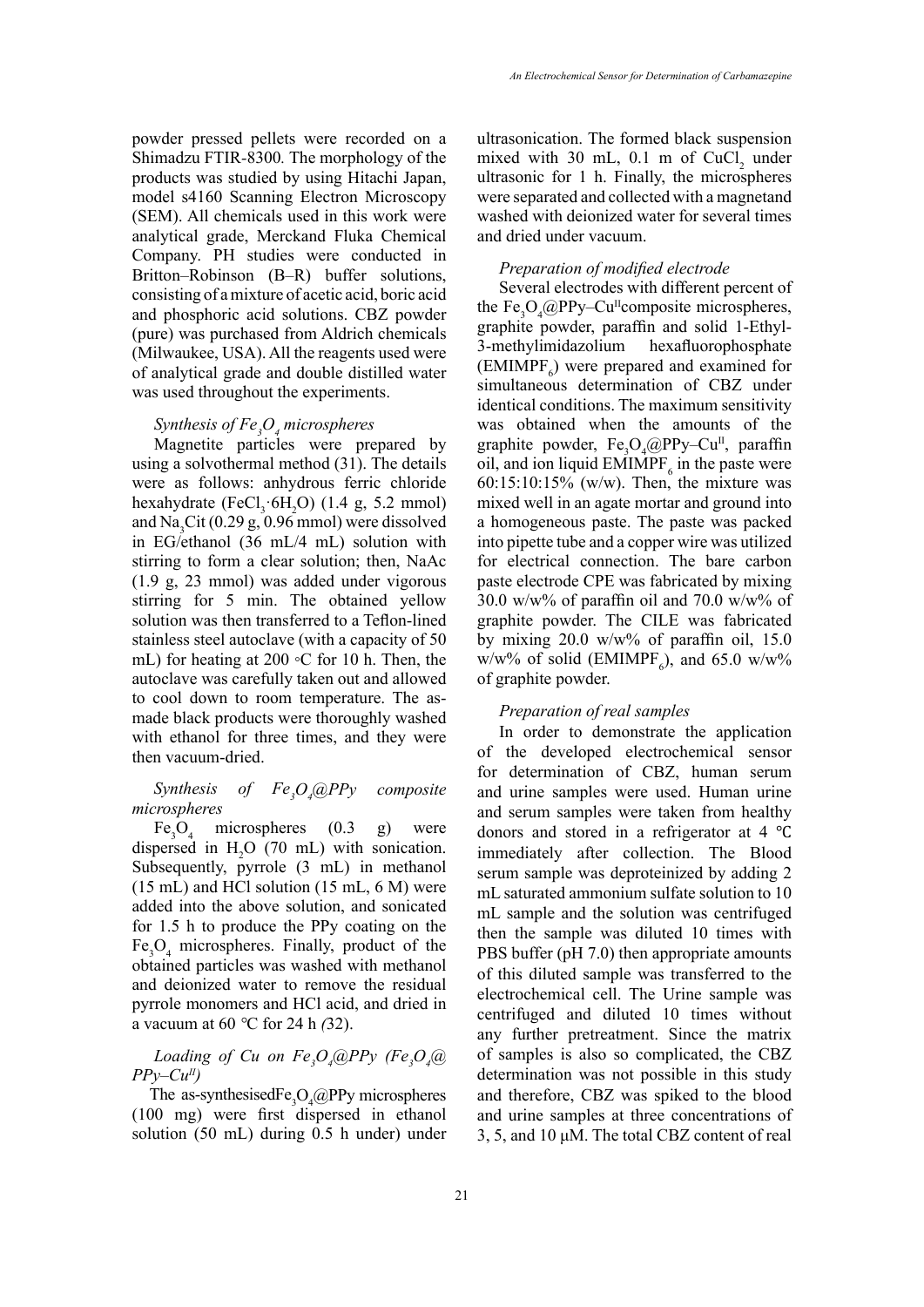samples was then determined using standard addition method.

### **Results and Discussion**

*The preparation of of Fe<sub>3</sub>O<sub>4</sub>*@PPy– *CuIIcomposite microspheres*

The preparation plan of  $Fe<sub>3</sub>O<sub>4</sub>(QPPy-$ Cu<sup>II</sup>composite microspheres was shown in Scheme 1. .Figure 1a is the scanning electron microscope (SEM) image of the  $Fe<sub>3</sub>O<sub>4</sub>$ microspheres. As it can be seen that the asprepared  $Fe<sub>3</sub>O<sub>4</sub>$  microspheres have a spherical shape with an average diameter of 140-145 nm. The  $Fe<sub>3</sub>O<sub>4</sub>(QPPy)$  is composed of microspheres with a mean diameter of 300 nm, and a continuous layer of PPy can be observed on the outer shell of the  $Fe<sub>3</sub>O<sub>4</sub>$  microsphere and the thickness of these shells are about 20 nm (Figure 1b). In Figure 1c, it could be seen that the morphology of  $Fe<sub>3</sub>O<sub>4</sub>(QPPy-Cu<sup>II</sup> almost$ remained the same after addition of  $CuCl<sub>2</sub>$  on Fe3 O4 @PPy composite microspheres*.*

The structures of the  $Fe<sub>3</sub>O<sub>4</sub>$  microspheres,  $Fe<sub>3</sub>O<sub>4</sub>(QPPy, and Fe<sub>3</sub>O<sub>4</sub>(QPPy-Cu<sup>II</sup> were$ analyzed using FT-IR spectroscopy, as shown in Figure 2, respectively. In curve (a), the strong absorption peak at 576 cm-1 corresponds to the Fe–O vibrations, the adsorption peaks were located at 3384, 1622, and 1406  $cm<sup>-1</sup>$  and can be attributed to the stretching vibration of -OH, C**=**O, and C-O of carboxyl groups, respectively. In the  $Fe<sub>3</sub>O<sub>4</sub>(Q)$ PPy spectrum (Figure 2b), peaks at  $1559$  cm<sup>-1</sup> and  $1453$  cm<sup>-1</sup> 1 were assigned to the characteristic absorption peaks of pyrrole rings (33). Furthermore, the peaks at 1332 cm-1, 1049 cm-1, and 934 cm-1 could be attributed to C–N in-plane (34), N–H in-plane (35) and C=C out-of-plane deformation vibrations (33) in the pyrrole ring, respectively. The bands at 1162 and  $775 \text{ cm}^{-1}$ corresponded to C–H in-plane and out-plane vibration of pyrrole (36). The FT-IR spectrum of  $Fe<sub>3</sub>O<sub>4</sub>(QPPy-Cu<sup>II</sup>$  (Figure 2b) was similar to that of  $Fe<sub>3</sub>O<sub>4</sub>(QPPy, but the C-N stretching)$ frequency shifted to a lower wavenumber, which was probably caused by N bonded to electron-deficient Cu to form the Cu complex (37).

XRD analysis of the samples was performed Figure 3 all detected diffraction peaks marked in Figure 3a can be indexed to

(111), (220), (311), (400), (422), (511), (440), and (533) planes of face-centered cubic  $Fe<sub>3</sub>O<sub>4</sub>$ phase. In Figures 3b and3c, the main peaks of  $Fe_{3}O_{4}$ @PPy,  $Fe_{3}O_{4}$ @PPy–Cu<sup>II are similar to the</sup>  $F_{3}^{E_{6}}O_{4}$ . Thus, either the coating of PPy shell or the immobilizing Cu (II) does not affect the crystal structure of the  $Fe<sub>3</sub>O<sub>4</sub>$  particles.

Figure 4 illustrates the results of the thermogravimetric analysis of the Fe<sub>3</sub>O<sub>4</sub>@  $PPy-Cu<sup>II</sup>$ . The initial mass loss at lower temperatures was assigned to the release of water and solvent molecules in the polymer matrix. A sharp decrease in mass was observed at 300 °C due to thermal degradation of the PPy chains. From the TG analysis, the mass percentages of the PPy in the magnetic core/ shell composite is about 18%.

The copper content in  $Fe<sub>3</sub>O<sub>4</sub>(QPPy-Cu<sup>II</sup>)$ composite microspheres was determined by means of ICP-AES and amounted to 4 wt%. The X-ray photoelectron spectroscopy (XPS) elemental survey scans of the surface of Fe<sub>3</sub>O<sub>4</sub>@  $PPy-Cu<sup>II</sup>$  show clear peaks corresponding to oxygen, nitrogen, carbon, copper, and iron which confirm the successful formation of  $Fe<sub>3</sub>O<sub>4</sub>(QPPy-Cu<sup>II</sup>$  composite microspheres (Figure 5a). As it can be observed, in Figure 5b the peaks located at 933 and 952.8 eV are attributed to the core level Cu  $2p_{3/2}$  and Cu  $2p_{1/2}$ , respectively, which confirms that the oxidation state of copper in the  $Fe<sub>3</sub>O<sub>4</sub>(@PPy-$ CuIImicrospheres is  $(+ II)$  (38).

The typical SEM images of different electrodes were shown in Figure 6 As can be seen at the surface of a bare CPE (Figure 6a), irregularly shaped graphite flakes and separated layers were isolated from each other. As seen in Figure 6b, the SEM image shows CPE sheets in presence of ionic liquid more uniform and smooth without separated carbon layer, which was due to binding and blanketing role of ionic liquid. After  $Fe<sub>3</sub>O<sub>4</sub>(@PPy-Cu<sup>II</sup>)$ were added to carbon ionic liquid (Figure 6c), it can be seen that they were distributed on the surface of electrode with spherical structure.

For further electrochemical characterization, Nyquist plots of CPE, CILE,  $O_4$ /CILE, Fe<sub>3</sub>  $O_4$ @PPy / CILE, and  $Fe<sub>3</sub>O<sub>4</sub>(QPPy-Cu<sup>H</sup>/CILE$  were recorded in the presence of 1.0 mM  $(Fe(CN)<sub>6</sub>)$  <sup>3-/4-</sup> with 0.1 M KCl as the supporting electrolyte are given in Figure 7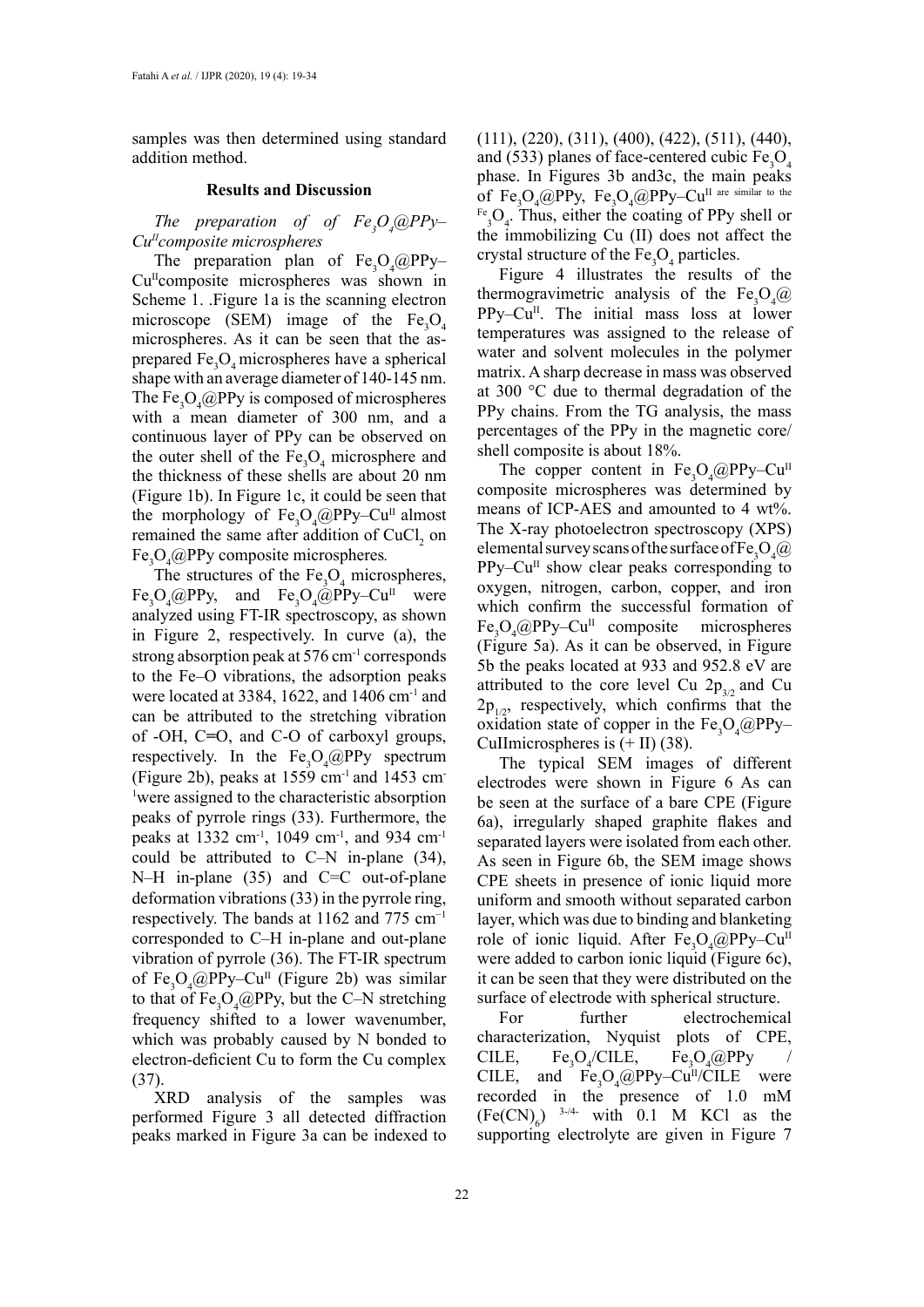As it can be seen, a well-shaped semi-circle was observed at higher frequencies at the CPE, due to the charge transfer process in the electrode–electrolyte interface (curve a). The small charge transfer resistance of CILE in comparison with the bare CPE indicating the presence of high ionic conductive ionic liquids in the carbon paste could greatly enhance the conductivity of the electrode (curve b). From Nyquist plots, the electron transfers resistance value relating to  $Fe<sub>3</sub>O<sub>4</sub>/CILE$  is smaller compared with the CILE, because the electrode modified with  $Fe<sub>3</sub>O<sub>4</sub>$  possesses the least electroactive surface area between the above electrodes which is due to the repulsion between  $(Fe(CN)_{6})$ <sup>3-/4</sup>- redox probe and negative surface charges of nanoparticles as well as relatively agglomerated nature of nanoparticles themselves (curve c). When  $Fe<sub>3</sub>O<sub>4</sub>(QPPy was incorporated in the electrode,$ the charge transfer resistance increases dramatically (curve d) due to high conductivity of the PPy polymer. Finally, From Nyquist plots,  $Fe_{3}O_{4}$ @PPy–Cu<sup>II</sup>/CILE show the lowest charge-transfer resistance among the studied five electrodes. This behavior can be attributed to the fact that Cu*2+*ions can facilitate the electron transfer between the electrochemical probe (Fe  $(CN)_{6}$ ) <sup>3-/4-</sup> and the electrode surface (curve e).

### *Determination of surface area*

To illustrate that the  $Fe<sub>3</sub>O<sub>4</sub>(QPPy-Cu<sup>II</sup>)$ could improve the surface area of the CILE, the electroactive surface areas (A) of ordinary CILE and  $Fe<sub>3</sub>O<sub>4</sub>(QPPy-Cu<sup>II</sup> modified)$ electrodes were determined using CV in a 1.0 mM  $(Fe(CN)<sub>6</sub>)$  <sup>3-/4-</sup>solution containing 0.1 M KCl at different scan rates (v) according to the Randles-Sevcik Equation (39), as follows: ip = 2.69  $\times$  10<sup>5</sup> A D<sup>1/2</sup> n<sup>3/2</sup> v<sup>1/2</sup> C, where Ip is the peak current, D is diffusion coefficient  $(7.6 \times 10^{-6} \text{ cm}^2 \text{s}^{-1})$ , v is scan rate  $(\text{Vs}^{-1})$ ,  $\text{C}_0$  is the concentration of  $K_4(Fe(CN)_6)$  in mol  $L^{-1}$ , υ is the scan rate *n* is the number of electron transferred, and A is the effective surface area. As shown in Figure 8, both the peak currents (ip) of  $Fe<sub>3</sub>O<sub>4</sub>(@PPy-Cu<sup>II</sup>modified electrode)$ (Figure 8a) and unmodified electrodes (Figure 8b) were proportional to the square root of the scan rate. The surface area could be calculated from the slope of ip  $vs$  v<sup>1/2</sup> plot,

which were found as  $0.147 \text{ cm}^2$ , and  $0.376 \text{ cm}^2$ for bare CILE and  $Fe<sub>3</sub>O<sub>4</sub>(QPPy-Cu<sup>II</sup>/CILE,$ respectively, where the electroactive area of the electrode increased 2.49 fold. The results show that the presence of Fe3O4@PPy– $Cu<sup>H</sup>$ makes the active surface of the electrode larger.

### *Electrochemical behavior of CBZ at Fe3 O4 @PPy–CuII/CILE*

The electrochemical behavior of CBZ at different modified electrodes was studied in 0.04M solution of Britton–Robinson buffer (BR) and a 100 μM CBZ solution with a cyclic voltammetry technique, and the results are shown in Figure 9 Due to slow electron transfer, CBZ did not show obvious oxidation peak at bare CPE (curve a), while the responses were considerably improved at the CILE (curves b), As can be seen in curves c, the peak current increased due to the presence of  $Fe<sub>3</sub>O<sub>4</sub>$ <sub>could increase</sub> active surface area. The significant increase in peak current and shift in peak potential at the surface of  $Fe<sub>3</sub>O<sub>4</sub>(QPPy/CILE)$  in comparison with those obtained CILE/Fe<sub>3</sub>O<sub>4</sub>, CILE and CPE is due to the large surface and high conductivity of  $Fe<sub>3</sub>O<sub>4</sub>(QPPy.$  It also must be noted that the enhancement in the peak currents and shift in peak potential towards less positive potentials at the surface of  $Fe<sub>3</sub>O<sub>4</sub>(Q)PPy-Cu<sup>H</sup>/CILE$  in comparison with  $Fe<sub>3</sub>O<sub>4</sub>(QPPy/CILE)$ , indicates the better catalytic activity of  $Fe<sub>3</sub>O<sub>4</sub>(@PPy Cu<sup>H</sup>$  due to synergism effect of copper ions in the composition of the modified electrode.

#### *Investigation of the scan rate*

The influence of potential scan rate on the oxidation reaction of 100 μM CBZ at the  $Fe<sub>3</sub>O<sub>4</sub>(QPPy-Cu<sup>II</sup>/CILE$  was investigated by cyclic voltammetry (Figure 10a). The results showed that the peak currents vary linearly with the square root of the scan rate  $(v^{1/2})$ (Figure 10b), which confirms a diffusioncontrolled process for CBZ oxidation on the surface of the modified electrode in the studied range of potential sweep rates, with following Equations:  $I_{pa} = 90.444 \text{ } v^{1/2} + 0.7958 \text{ (R}^2 =$ 0.996). A plot of log ipa *vs*. log υ also yields a straight line (Figure 10C) with the linear regression Equation of log i<sub>na</sub> ( $\mu$ A) = 0.5108 log v (V s<sup>-1</sup>) + 1.9521 (R<sup>2</sup> = 0.9982). The slope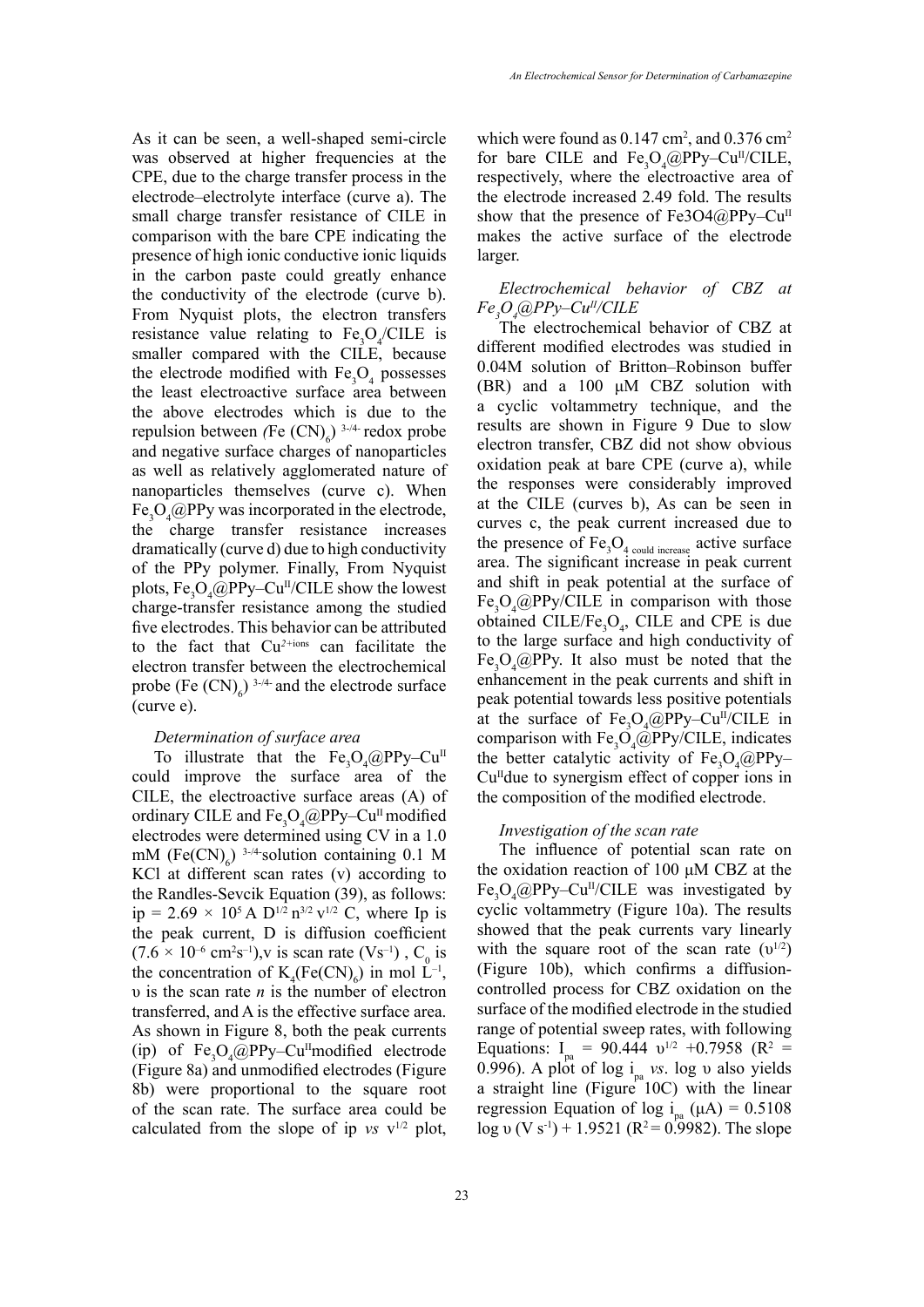of 0.51 is very close to the theoretical value of 0.5, which further confirms a diffusioncontrolled process in this case.

#### *Charge transfer coefficient*

The transfer coefficient  $(\alpha)$ , is a quantity which characterizes the effect of electrochemical potential on the activation energy of an electrochemical reaction, can be obtained using Equation 1 for an irreversible diffusion-controlled process. This Equation refers to peak potential and natural logarithm of peak current (ln  $i_n$ ), and can be expressed as follows (40):

$$
I_{pa} = 0.227 \text{ nFAC} \times k_s \exp(-\alpha \text{ F/ RT} (E_{pa} - E^0))
$$
  
(Equation 1)

where  $\alpha$  is the electron transfer coefficient, in is the number of transferred electrons,  $k<sub>s</sub>$  is the heterogeneous electron transfer rate constant,  $E^0$  is the formal redox potential and the other symbols have their usual meanings. The value of  $E_0$  in Equation 1 can be obtained from the intercept of Ep *vs.* curve by extrapolating to the vertical axis at  $= 0$  when v was approached to zero (41). Moreover, value of  $\alpha$  can be calculated from the slope the dependence of ln i<sub>pa</sub> on  $(E_{pa} - E^0)$  (Figure 10d). With the slope of 15.543, the value of  $\alpha$  was evaluated to be 0.38 for the  $Fe<sub>3</sub>O<sub>4</sub>(QPPy-Cu<sup>II</sup>/CILE)$ , which is smaller than the reported value of 0.49 at ERGO–SWCNT modified GCEs (42). The lower  $α$  value suggests that the oxidation of CBZ proceeds more easily at  $Fe<sub>3</sub>O<sub>4</sub>(@PPy Cu<sup>H</sup>/CILE$ , for which a reasonable reason is that the better conductivity and lots of defect sites of  $Fe<sub>3</sub>O<sub>4</sub>(QPPy-Cu<sup>II</sup>$  hybrid facilitate the electrons to transfer.

### *Diffusion coefficient (D)*

Chronoamperometric method was employed to evaluate the diffusion coefficient (D) of CBZ at the modified electrode (Figure 11). In chronoamperometry studies, the value of D of CBZ was determined in solution by using the Cottrell Equation (43).

$$
I = nFAD^{1/2}C_0 \pi^{-1/2} t^{-1/2}
$$

Under diffusion control, a plot of I versus  $t^{-1/2}$  will be linear, and from the slope the mean value of D can be determined. The value of the D for CBZ was  $2.1 \times 10^{-5}$ cm<sup>2</sup>/sec.

### *Electron transfer number (n)*

The number of transferred electrons involved in the overall oxidation process (n) and in the rate-determining step  $(n\alpha)$  can be calculated from Equation 2 for a totally irreversible diffusion controlled process, ip is defined by the following Equation (44).

$$
ip = 2.99 \times 105 n ((1-α) nα)1/2 v1/2 C0 A D1/2
$$

(Equation 2)

Where D is the diffusion coefficient  $(2.1 \times$ 10−5cm2 /s), A is the electroactive area (0.376 cm<sup>2</sup>), and  $C_0$  (100  $\mu$ M) is the bulk concentration of CBZ. The linear Equation between  $i_{na}$  and  $v^{1/2}$  has been peresented when the scan rate effect was studied. So, the value of n  $(n\alpha^{1/2})$ was calculated (2.23) by substituting all the values in Equation 2. Considering the integer value for electron transfer number, the result of  $n = 2$  should be acquired. In addition, the equal numbers of protons and electrons are involved in this electro-oxidation reaction, which are supported by the discussion in the study of effect of pH. Thus, two-proton transferred before or after the rate-determining step.

*Standard heterogeneous rate constant (k<sub>s</sub>)* The standard heterogeneous rate constant  $(k<sub>s</sub>)$ for the totally irreversible oxidation of CBZ can be estimated according to the following Equation provided by Velasco (45):

$$
k_s = 2.415 \exp(-0.02F/RT) D^{1/2} (E_p - E_{p/2})^{-1/2} \nu^{1/2}
$$
  
(Equation 3)

where  $E_p$  is the peak potential in mV, and  $E_{p2}$  is the potential where the current equals half of the peak current, also in mV. According to CV curves in Figure 9,  $E_p - E_{p/2}$  is 48 mV. Therefore, the  $k_s$  value of Fe<sub>3</sub>O<sub>4</sub>@PPy–Cu<sup>II</sup>/ CILE is 7.33  $10^{-3}$  cm sec<sup>-1</sup>.

### *The influence of pH*

The pH of the supporting electrolyte affects the electrochemical behavior of CBZ. To investigate the influence of the pH on the electro-oxidation of CBZ at the  $Fe<sub>3</sub>O<sub>4</sub>(@)$ PPy–Cu<sup>II</sup>/CILE modified electrode, cyclic voltammograms of 100 μM CBZ was recorded at different pH values in the range of 1.0 to 6.0 (Figure 12a). It was found that with the increase in pH of the solution the peak potential shifted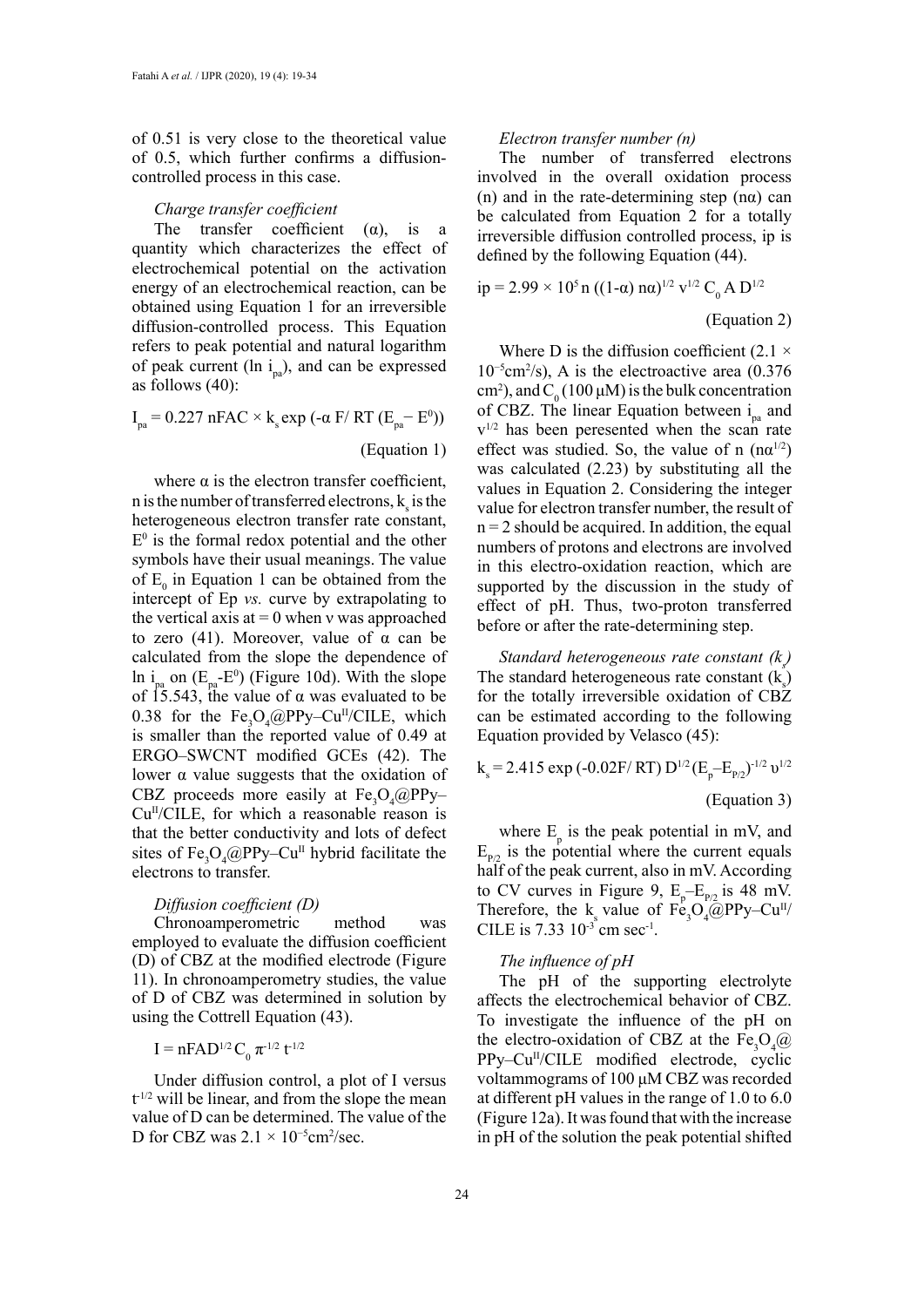negatively suggesting the participation of H+ ions in the oxidation reaction. The plot of  $E_{n}$ *vs* pH values show good linear relationships described by the following Equation:

Epa (V) =  $-0.056pH + 1.2348$  (R<sup>2</sup> = 0.993) (Figure 12b).

On the other hand, by increasing the pH values, the anodic peak current of CBZ gradually decreased. Hence, Britton–Robinson buffer (BR) solution of pH 2.0 was chosen as the optimum supporting electrolyte and used for all further experiments. The absolute value of the slope  $0.05$  V pH<sup>-1</sup> is close to the theoretical value of 0.0586 V pH−1 which indicates that the number of protons and transferred electrons involved in the electrooxidation mechanism is equal (46).

### *Analytical characteristics*

The validation tests were carried out for the developed sensor using  $Fe<sub>3</sub>O<sub>4</sub>(@PPy-Cu<sup>II</sup>)$ composite microspheres. Optimal conditions were used to find out recovery, linearity, correlation coefficient  $(R^2)$ , limit of detection (LOD), and intra-day and inter-day precisions of this method.

The quantitative determination of CBZ at the  $Fe<sub>3</sub>O<sub>4</sub>(Q)PPy-Cu<sup>II</sup>/CILE$  under optimum conditions described above was achieved by DPV. As it can be seen in Figure 13, the oxidation peak current was linearly related to the CBZ concentration in the range of 0.05 to 25  $\mu$ mol L<sup>-1</sup> with a calibration Equation of  $I_p = 0.4911C + 1.0401$  (R<sup>2</sup> = 0.9939). The detection limit was estimated to be 0.032 umol  $L^{-1}$ . In order to evaluate the analytical performance of the developed sensor, a literature comparison for CBZ determinations using different modified electrodes is shown in Table 1. Clearly, that the  $Fe<sub>3</sub>O<sub>4</sub>(QPPy-Cu<sup>H</sup>/)$ CILE is comparable and even better than those obtained from most of other works with respect to their detection limit and linear dynamic range.

Precision, expressed as relative standard deviation (RSD), was evaluated in terms of repeatability and reproducibility whose value for intra-day RSD% was between 2.3% and 3.9% and for inter-day RSD% was in the range of 4.1–5.1%.



**Scheme 1.** The preparation process of  $Fe<sub>3</sub>O<sub>4</sub>(@PPy-Cu<sup>II</sup>$ .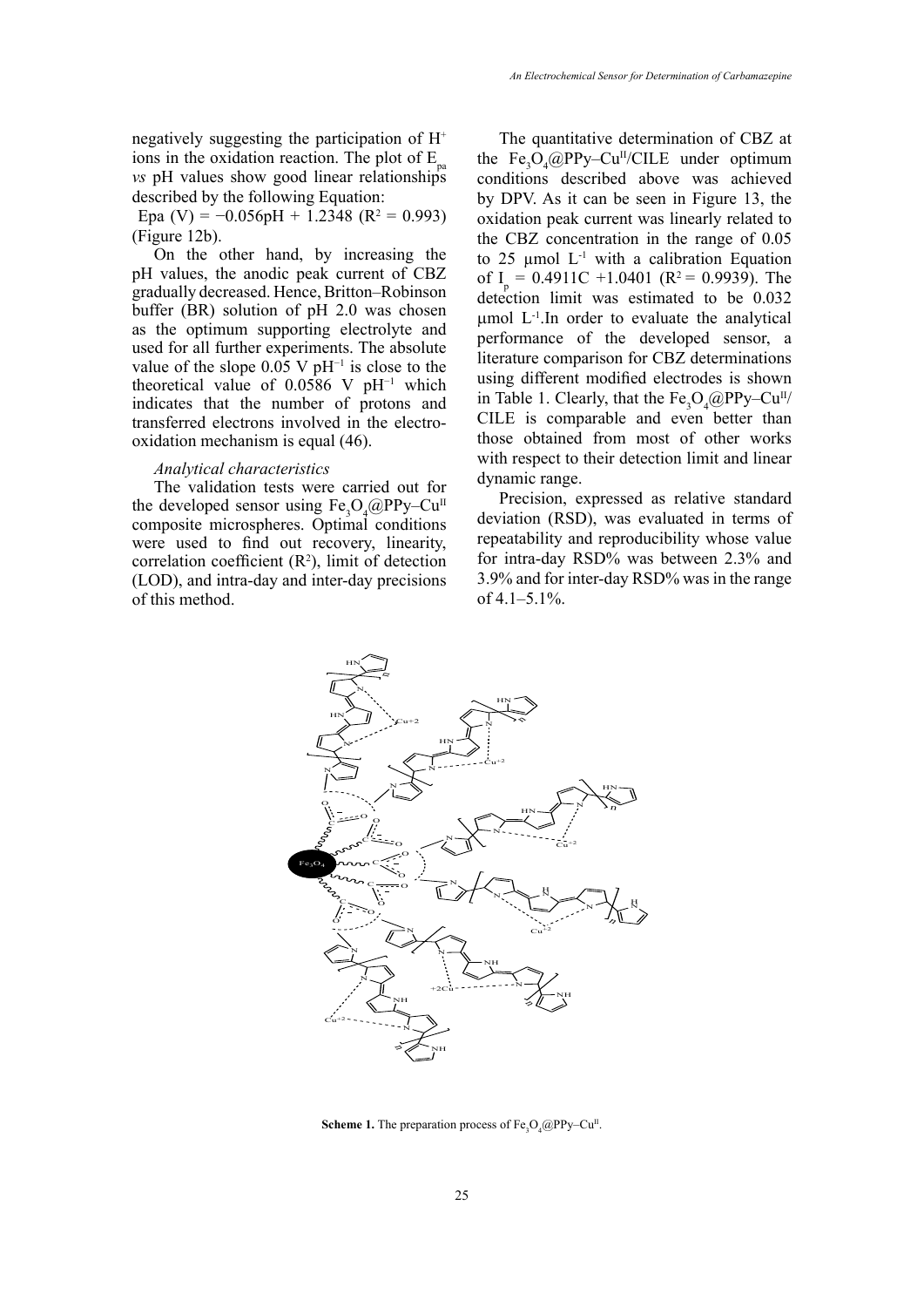

**Figure 1.** (a) SEM images of Fe<sub>3</sub>O<sub>4</sub>; (b) TEM images of Fe<sub>3</sub>O<sub>4</sub>@PPy; (c) TEM images of Fe<sub>3</sub>O<sub>4</sub>@PPy–Cu<sup>II</sup>.



**Figure 2.** FT-IR spectra of (a)  $Fe<sub>3</sub>O<sub>4</sub>$  (b)  $Fe<sub>3</sub>O<sub>4</sub>@PPy$  and, (c)  $Fe<sub>3</sub>O<sub>4</sub>@PPy-Cu<sup>H</sup>$ .



**Figure 3.** XRD patterns of (a)  $Fe_3O_4$ ; (b)  $Fe_3O_4@PPy$  and (c)  $Fe_3O_4@PPy$ –Cu<sup>II</sup>.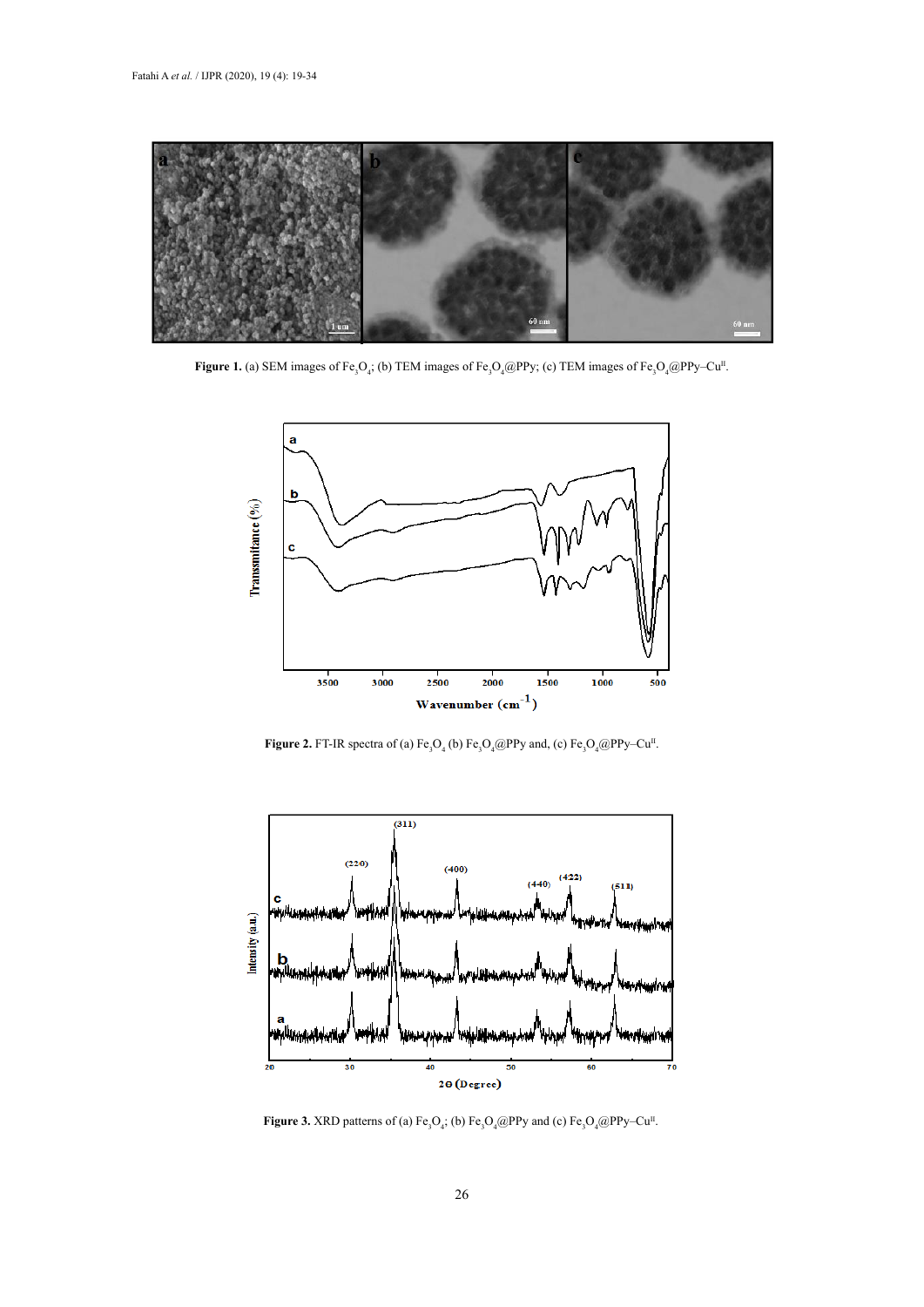

**Figure 4.** TGA curve of the as-prepared  $Fe<sub>3</sub>O<sub>4</sub>(QPPy-Cu<sup>II</sup> microspheres$ 



**Figure 5.** XPS spectra of (a)  $Fe<sub>3</sub>O<sub>4</sub>(@PPy-Cu<sup>II</sup>;$  (b) Cu 2p of  $Fe<sub>3</sub>O<sub>4</sub>(@PPy-Cu<sup>II</sup>)$ 



**Figure 6.** SEM images of: (a) CPE, (b), CILE and (c) Fe3O4@PPy–CuII/CILE. **Figure 6.** SEM images of: (a) CPE, (b), CILE and (c)  $Fe<sub>3</sub>O<sub>4</sub>(Q)PPy-Cu<sup>II</sup>/CILE$ .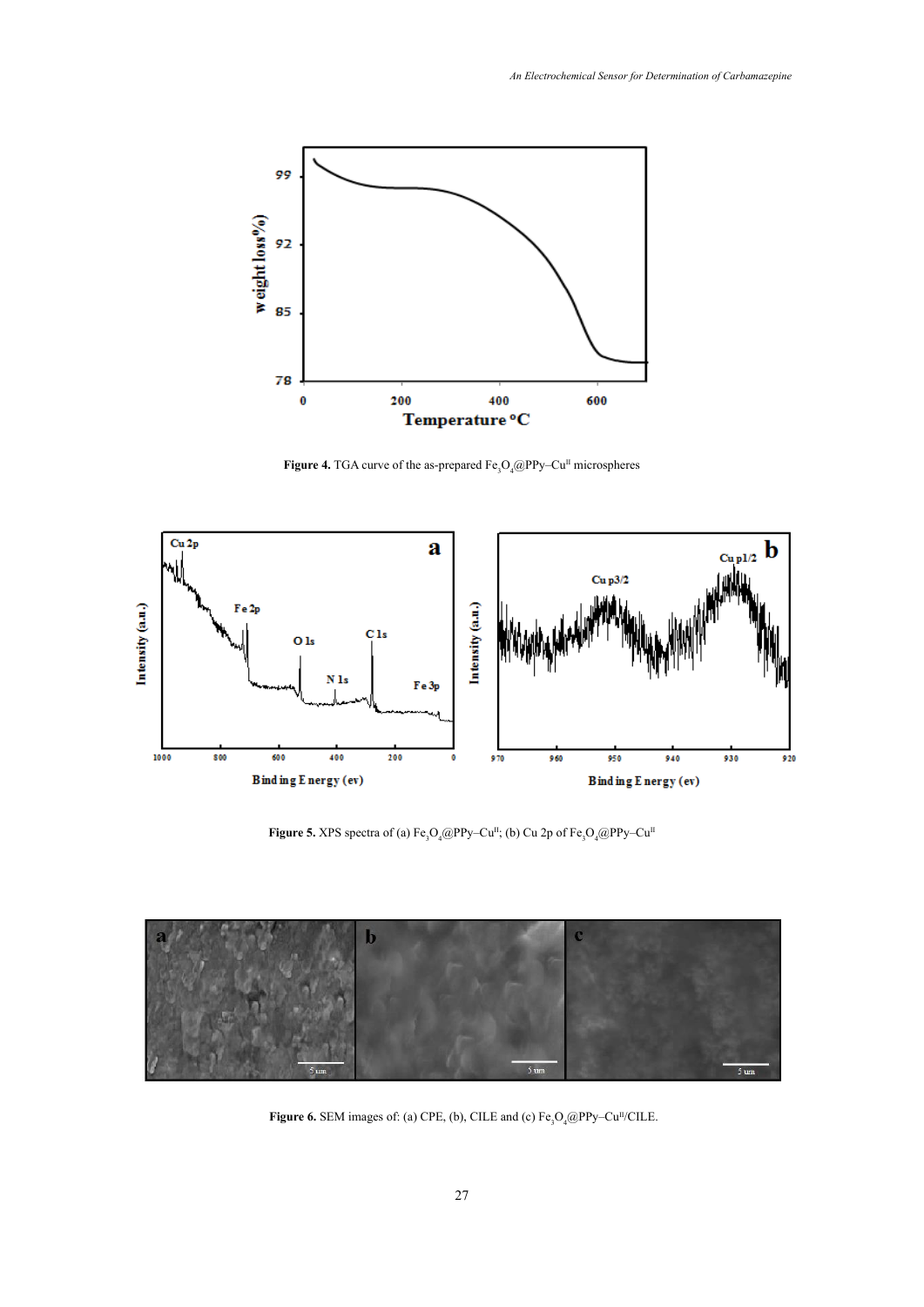

Figure 7. EIS for (a) CPE, (b) CILE (c) Fe<sub>3</sub>O<sub>4</sub>/CILE (d) Fe<sub>3</sub>O<sub>4</sub>@PPy /CILE/ and Fe<sub>3</sub>O<sub>4</sub>@PPy-Cu<sup>n</sup>/CILE (e) in 1 mM (Fe(CN)<sub>6</sub>)<sup>3-/4</sup> with 0.1 M KCl.



**Figure 8.** Cyclic voltammograms s of 1 mM (Fe(CN)<sub>6</sub>)<sup>3,4</sup> in 0.1 M KCl at various scan rates (a-i) (10-250 mV s<sup>-1</sup>) on Fe<sub>3</sub>O<sub>4</sub>@PPy-<br>Cu<sup>ll/CII</sup> F (a) and CII F (c): The slope of Ina vs. y<sup>1/2</sup> for 1 mM (Fe(CN) )<sup>3,44</sup>  $Cu^{II}/CILE$  (a) and CILE (c); The slope of Ipa *vs.*  $v^{1/2}$  for 1 mM (Fe(CN)<sub>6</sub>)<sup>3,4</sup> on Fe<sub>3</sub>O<sub>4</sub>@PPy–Cu<sup>II</sup> /CILE (b) and CILE (d).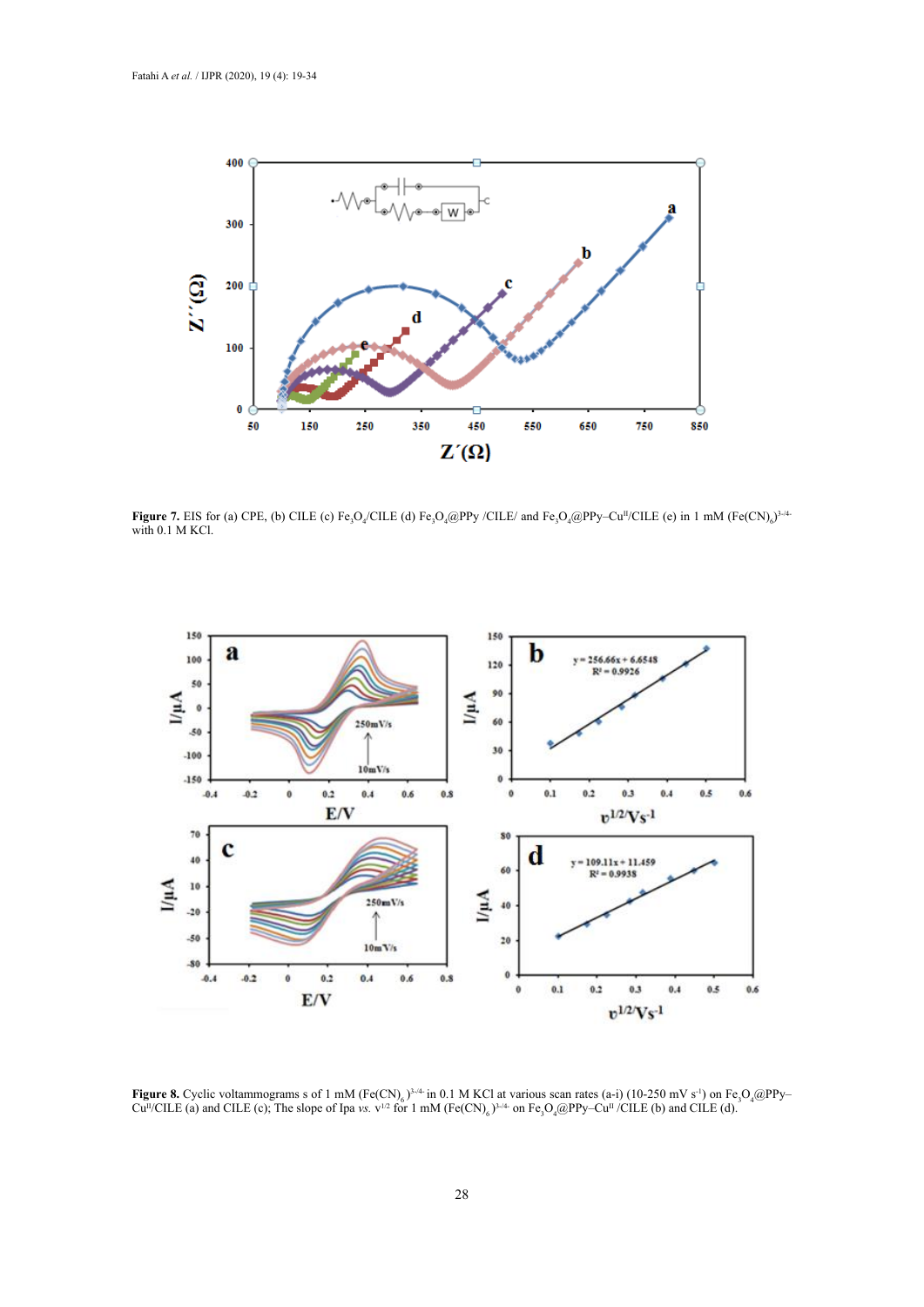

**Figure 9.** Cyclic voltammograms for 100 µM CBZ at scan rate 100 mV s<sup>-1</sup> at CPE (a); CILE (b); Fe<sub>3</sub>O<sub>4</sub>/CILE (c); Fe<sub>3</sub>O<sub>4</sub>@PPy/CILE (d) and  $Fe<sub>3</sub>O<sub>4</sub>(Q)PPy-Cu<sup>H</sup>/CILE$  (e) in B-R buffer.



**Figure 10.** (a) Cyclic voltammograms of 100 μM CBZ at Fe3O4@PPy–CuII/CILE in B-R buffer at different scan rates. The numbers of 1–8  $-8$  correspond to 10, 20, 40, 60, 80, 100, 150 and 200 mVs<sup>-1</sup>, respectively. (b) Variation of the peak current with square root of scan  $\alpha$  scan rate, and (d) plot of  $\alpha$  is  $\alpha$  and  $\alpha$ **Figure 10.** (a) Cyclic voltammograms of 100  $\mu$ M CBZ at Fe<sub>3</sub>O<sub>4</sub>@PPy–Cu<sup>II</sup>/CILE in B-R buffer at different scan rates. The numbers of 1–8 correspond to 10, 20, 40, 60, 80, 100, 150 and 200 mVs−1, respectively. (b) Variation of the peak current with square root of scan rate (v<sup>1/2</sup>); (c) Variation of the the logarithmic peak currents vs. the logarithmic scan rate, and (d) plot of ( $E_{pa}$ =E<sup>0</sup>) and the logarithmic scan rate.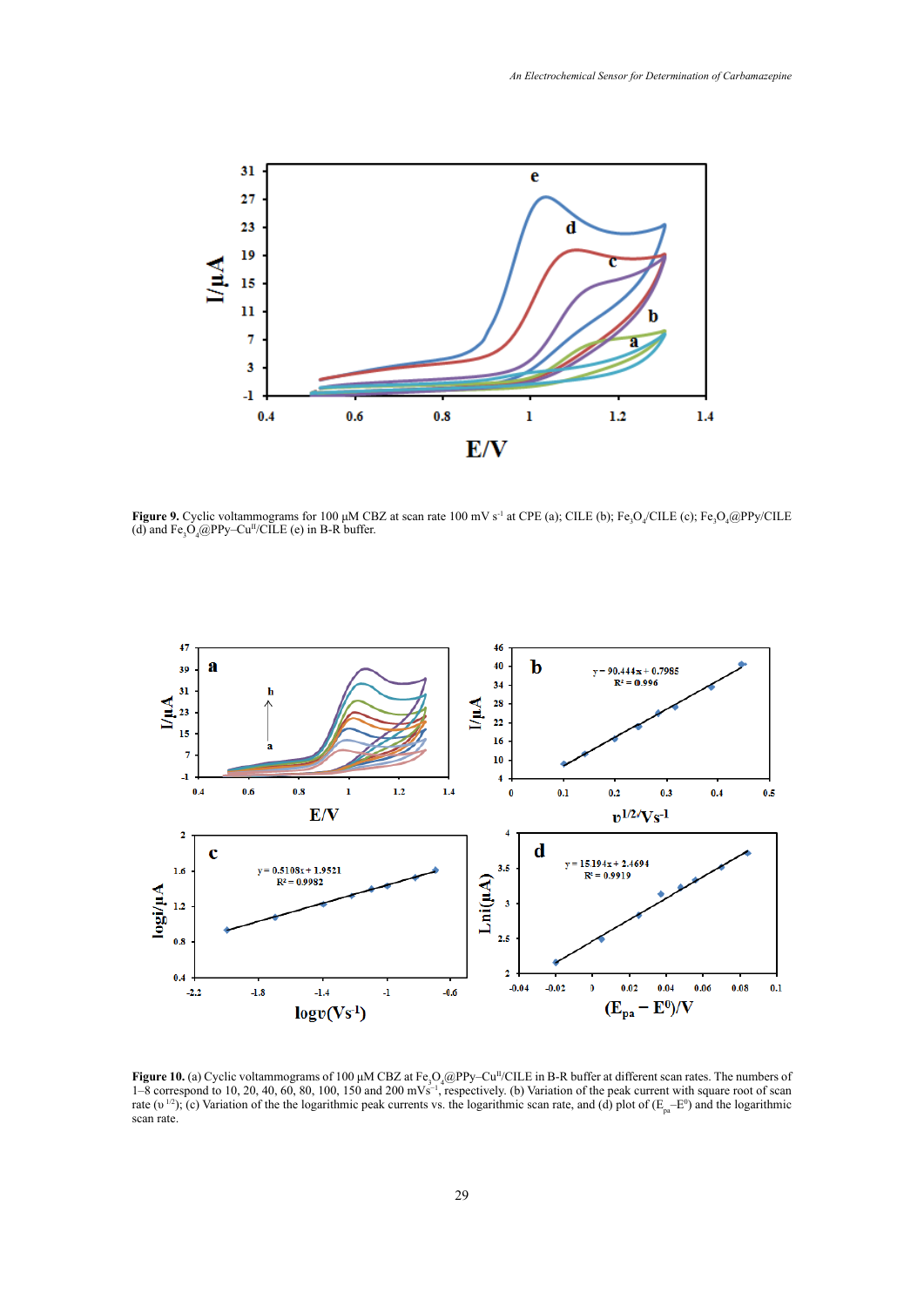

**Figure 11.** Chronoamperograms obtained at the Fe<sub>3</sub>O<sub>4</sub>@PP<sub>y</sub>–Cu<sub>I</sub> CELE in the presence of 300, 400, 500 buffer. Inset) Cottrell's plot for the data from the chronoamperograms. **Figure 11.** Chronoamperograms obtained at the Fe<sub>3</sub>O<sub>4</sub>@PPy–Cu<sup>II</sup>/CILE in the presence of 300, 400, 500 and 600 µM CBZ in in B-R



/CILE in B-R buffer recorded (a) from pH 1.0 to 6.0 at a scan rate of 100 II **Figure 12.** Cyclic voltammograms of 100 μM CBZ at Fe3O4@PPy–Cu **Figure 12.** Cyclic voltammograms of 100  $\mu$ M CBZ at Fe<sub>3</sub>O<sub>4</sub>@PPy–Cu<sup>n</sup>/CILE in B-R buffer recorded (a) from pH 1.0 to 6.0 at a scan rate of 100 mVs<sup>-1</sup> (b) effect of pH of CBZ solutions on peak potential.



 $\mathbf{F}$  pulse voltammograms of Fe $\Omega$  @PPy–Cu<sup>II</sup>/CILE in B-R buffer containing different concentrations of CBZ in the range of  $\Omega$ **Figure 13.** Differential pulse voltammograms of Fe<sub>3</sub>O<sub>4</sub>@PPy–Cu<sup>n</sup>/CILE in B-R buffer containing different concentrations of CBZ in the ranges 0.05–25  $\mu$ M. Inset: Plot of the peak current against concentration of CBZ. the ranges 0.05–25 μM. Inset: Plot of the peak current against concentration of CBZ.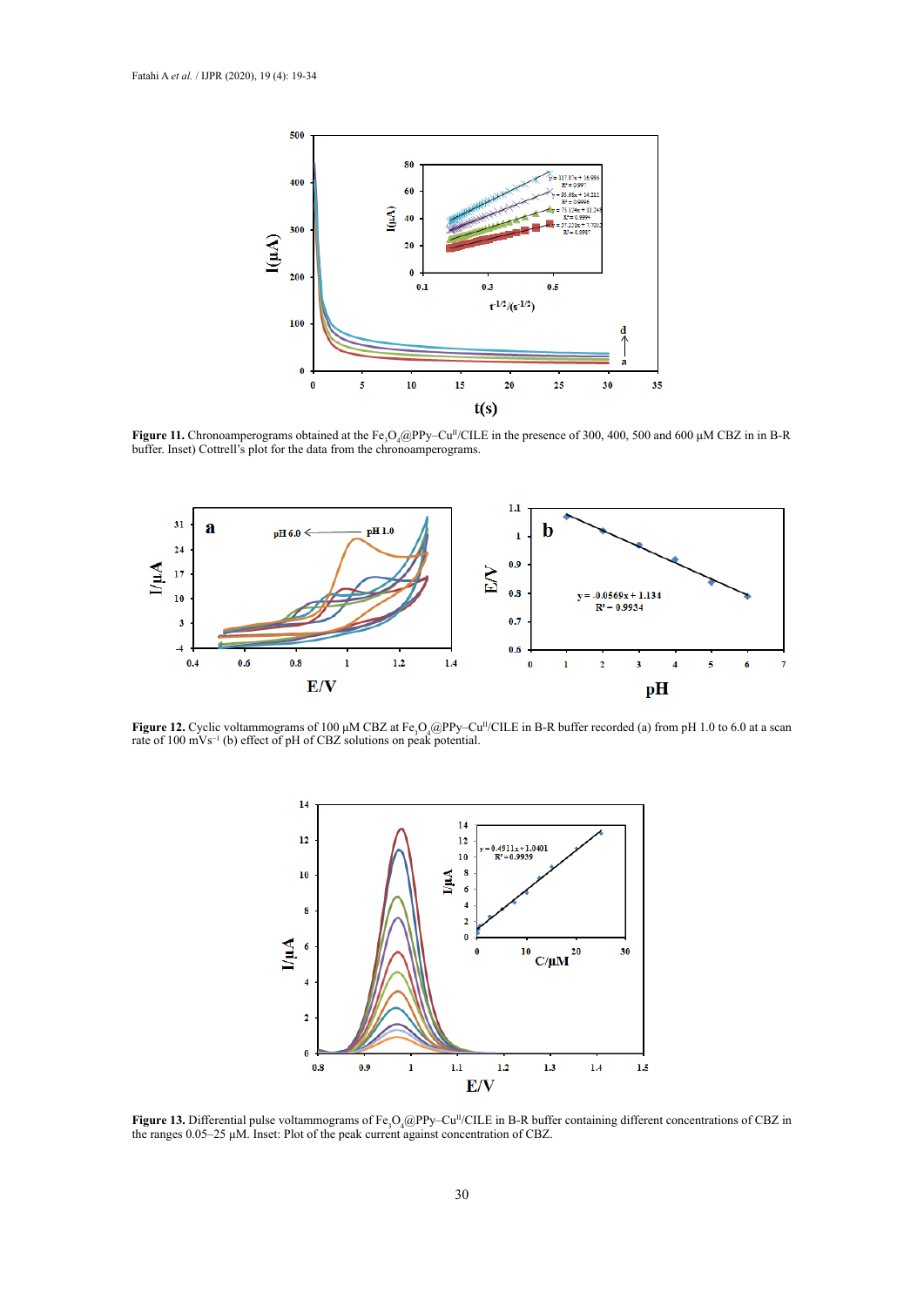**Table 1.** A comparison of analysis parameters of CBZ with recently reported reference.

| Electrode                                                   | Linear          | <b>LOD</b> |           |
|-------------------------------------------------------------|-----------------|------------|-----------|
|                                                             | range $(\mu M)$ | $(\mu M)$  | Reference |
| Au/graphene-AuNPs/GCE                                       | $5 - 100$       | 3.03       | 40        |
| ERGO-SWCNT/GCE                                              | $0.05 - 3$      | 0.029      | 41        |
| Fe-SnO2/SPCE                                                | $0.5 - 100$     | 0.092      | 42        |
| MWCNT/GCE                                                   | $0.05 - 100$    | 0.04       | 43        |
| Fullerene-C60/GCE                                           | $0.15 - 100$    | 0.016      | 44        |
| Graphite/GCE                                                | 84.6-846        | 3.89       | 45        |
| Fe <sub>3</sub> O <sub>4</sub> /PANI-Cu <sup>II</sup> /CILE | $0.05 - 30$     | 0.032      | This work |
|                                                             |                 |            |           |

Table 2. Determination of CBZ in body fluids using the proposed method.

|                    | Added $(\mu M)$ | Found $(\mu M)$ | Recovery (%)             | RSD(%) |
|--------------------|-----------------|-----------------|--------------------------|--------|
|                    | $\mathbf{0}$    | Not detected    |                          |        |
| <b>Blood serum</b> | 3               | $3.05 \pm 0.05$ | 101                      | 1.6    |
| <b>Samples</b>     | 5               | $5.1 \pm 0.14$  | 102                      | 2.7    |
|                    | 10              | $9.75 \pm 0.32$ | 97.5                     | 3.2    |
|                    | $\mathbf{0}$    | Not detected    | $\overline{\phantom{a}}$ |        |
| Urine              | 3               | $2.85 \pm 0.07$ | 95                       | 2.8    |
|                    | 5               | $4.9 \pm 0.11$  | 101                      | 2.2    |
|                    | 10              | $10.2 \pm 0.24$ | 104                      | 2.3    |

### *Real sample and interference study*

The determination of CBZ is clinically significant in therapeutic drug monitoring as it decreases the risk of toxic reactions and increases the possibility of reaching the expected therapeutic result. The practical applicability of the proposed sensor was examined to determine CBZ in human serum and urine samples using standard addition method. The samples were prepared as described in the experimental section. According to the results in Table 2, the good accuracy and precision obtained demonstrate the reliability of the designed sensor for the determination of CBZ in biological fluids. In order to investigate the selectivity of the designed sensor toward CBZ detection, some ordinary compounds in biological media and drugs were selected. Under the

optimum conditions, no interference effect was found for the detection of 50 uM CBZ from the following compounds: NaCl,  $KNO_3$ , Tryptophan, Cysteine, Uric acid, and Ascorbic acid.

*Investigation of stability and reproducibility*  The storage stability of the modified electrode was also investigated by examining its response current after storage period of 30 days. It is found that the current responses remain about 95.2% of their initial values, indicating the appreciable storage stability of this sensor. In continuous, the reproducibility of the modified electrode was investigated using five different electrodes. The relative standard deviations (RSD) for peak currents were less than 5.4%, which indicates that reproducibility of  $Fe<sub>3</sub>O<sub>4</sub>(@PPy-Cu<sup>II</sup>/CILE)$ sensor is suitable.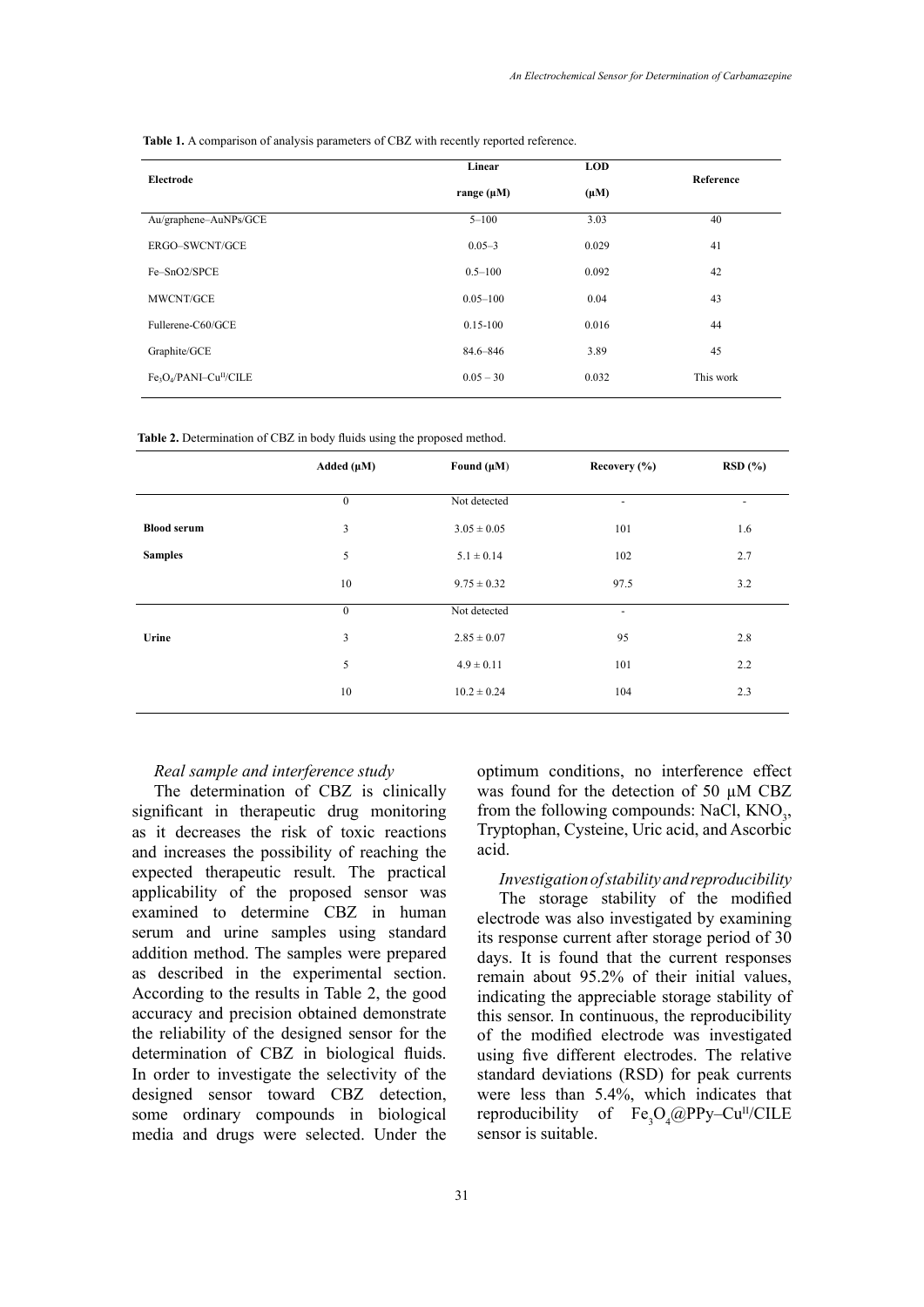#### **Conclusion**

In this study, a synthesis of  $Fe<sub>3</sub>O<sub>4</sub>(QPPy-$ Cu<sup>II</sup>/CILE composite microspheres were reported and then characterized by TEM, XRD, ICP, TGA, FTIR and XPS techniques. The results showed good stability as well as excellent electro catalytic activity effect for the oxidation of CBZ. The modified electrode exhibited excellent analytical performances such as wide linear range, low detection limit and good selectivity for determination of CBZ. Finally, the novel sensor was applied to the determination CBZ in real samples with satisfactory results.

### **References**

- (1) Birnbaum AK, Conway JM, Hardie NA, Lackner TE, Bowers SE and Leppik IE. Carbamazepine dose– concentration relationship in elderly nursing home residents. *Epilepsy Res.* (2007) 77: 31-5.
- (2) Zhang Y, Geißen S-U and Gal C. Carbamazepine anddiclofenac: removal in wastewater treatment plants and occurrence in water bodies. *Chemosphere* (2008) 73: 1151-61.
- (3) Kelmann R, Kuminek G, Teixeira H and Koester L. Determination of carbamazepine in parenteral nanoemulsions: development and validation of an HPLC method. *Chromatographia* (2007) 66: 427- 30.
- (4) Behbahani M, Najafi F, Bagheri S, Bojdi MK, Salarian M and Bagheri A. Application of surfactant assisted dispersive liquid–liquid microextraction as an efficient sample treatment techniquefor preconcentration and trace detection of zonisamide and carbamazepine in urine and plasma samples. *J. Chromatogr. A.* (2013) 1308: 25-31.
- (5) Durán-Alvarez JC, Becerril-Bravo E, Castro VS, Jiménez B and Gibson R. The analysis of a group ofacidic pharmaceuticals, carbamazepine, and potential endocrine disrupting compounds in wastewater irrigated soils by gas chromatography mass spectrometry. *Talanta* (2009) 78: 1159-66.
- (6) Marziali E, Raggi MA, Komarova N and Kenndler E. Octakis 6‐sulfato‐γ‐cyclodextrin as additive for capillary electrokinetic chromatography of dibenzoazepines: Carbamazepine, oxcarbamazepine and their metabolites. *Electrophoresis* (2002) 23: 3020-6.
- (7) Maggs J, Pirmohamed M, Kitteringham N and Park B. Characterization of the metabolites of carbamazepine in patient urine by liquid chromatography/mass spectrometry. *Drug Metab. Dispos.* (1997) 25: 275-80.
- (8) Lee SH, Ming L and Suh JK. Determination of carbamazepine by chemiluminescence detection using chemically prepared tris (2, 2′-bipyridine) ruthenium (III) as oxidant. *Anal. Sci.* (2003) 19: 903-6.
- (9) Rezaei Z, Hemmateenejad B, Khabnadideh S and Gorgin M. Simultaneous spectrophotometric determination of carbamazepine and phenytoin in serum by PLS regression and comparison with HPLC. *Talanta* (2005) 65: 21-8.
- (10) Fatahi A, Malakooti R and Shahlaei M. Electrocatalytic oxidation and determination of dexamethasone at an Fe 3 O 4/PANI–Cu II microsphere modified carbon ionic liquid electrode. *RSC Adv.* (2017) 7: 11322-30.
- (11) Gholivand MB, Shahlaei M and Pourhossein A. New Zn (II)-Selective Potentiometric Sensor Based on 3-Hydroxy-2-Naphthoic Hydrazide. *Sens. Lett*. (2009) 7: 119-25.
- (12) Shahlaei M, Gholivand MB and Pourhossein A. Simultaneous Determination of Tyrosine and Histidine by Differential Pulse Cathodic Stripping Voltammetry Using H‐point Standard Addition Method in Tap and Seawater. *Electroanalitical.* (2009) 21: 2499-502.
- (13) Shahlaei M, Gholivand MB and Pourhossei A. Application of adsorptive stripping voltammetry for determination of uranium in the presence of 3-hydroxy-2-naphthoic hydrazide. *Anal. Lett.* (2009) 42: 3085-95.
- (14) Goyal RN, Gupta VK, Oyama M and Bachheti N. Differential pulse voltammetric determination of paracetamol at nanogold modified indium tin oxide electrode. *Electrochem. Commun.* (2005) 7: 803-7.
- (15) Cui L, Ai S, Shang K, Meng X and Wang C. Electrochemical determination of NADH using a glassy carbon electrode modifiedwith Fe3O4 nanoparticles and poly-2, 6-pyridinedicarboxylic acid, and its application to the determination of antioxidant capacity. *Microchim. Acta* (2011) 174: 31-9.
- (16) Tian S, Liu J, Zhu T and Knoll W. Polyaniline/gold nanoparticle multilayer films: assembly, properties, and biological applications. *Chem. Mater*. (2004) 16: 4103-8.
- (17) Xu P, Han X, Wang C, Zhao H, Wang J, Wang X and B. Zhang. Synthesis of electromagnetic functionalized barium ferrite nanoparticles embedded in polypyrrole. *J. Phys. Chem. B.* (2008) 112: 2775-81.
- (18) Li Y, Yi R, Yan A, Deng L, Zhou K and Liu X. Facile synthesis and properties of  $\text{ZnFe}_2\text{O}_4$  and  $\text{ZnFe}_2\text{O}_4$ /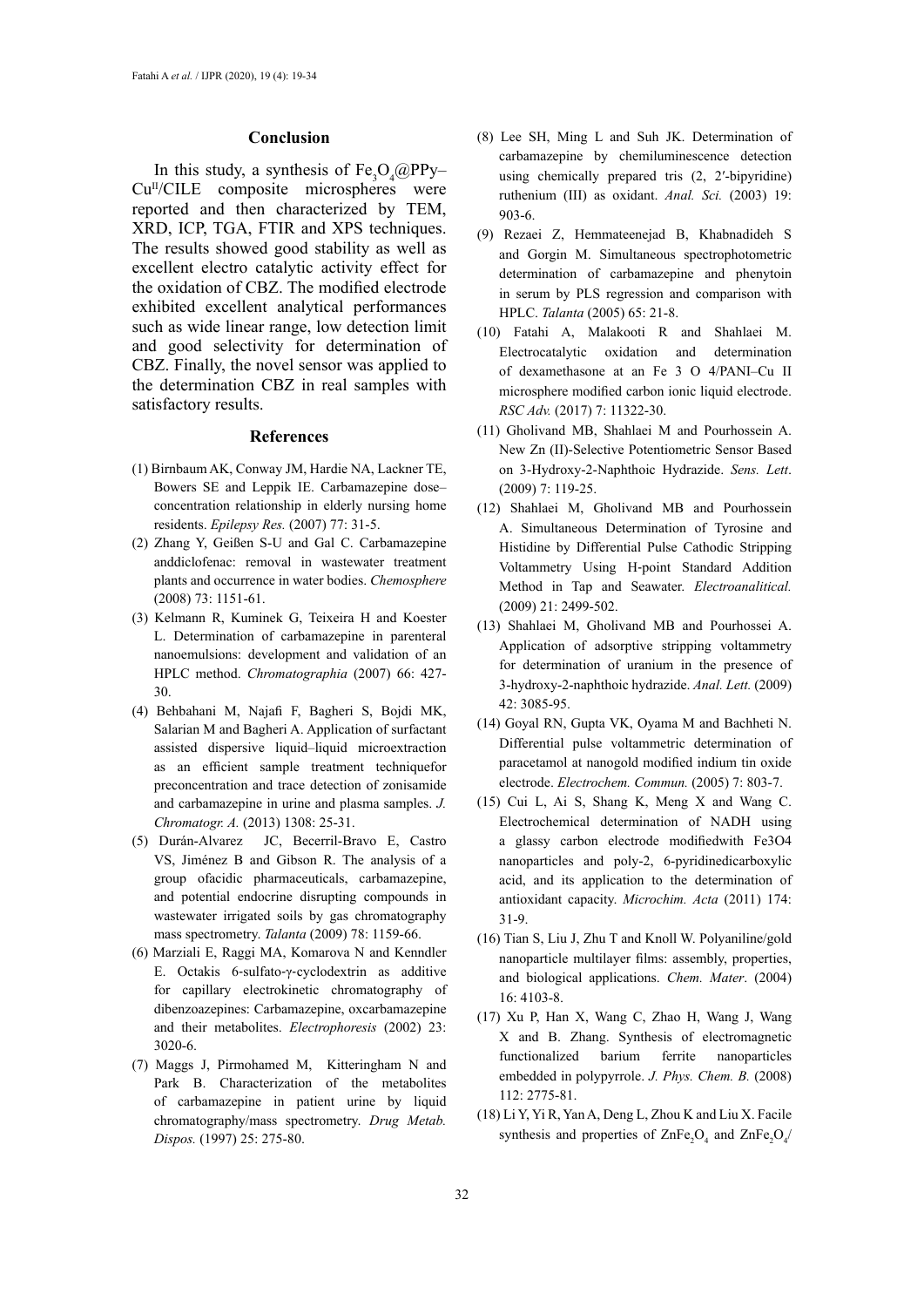polypyrrole core-shell nanoparticles. *Solid State Sci.*  (2009) 11: 1319-24

- (19) Ramanavičius A, Ramanavičienė A and Malinauskas A. Electrochemical sensors based on conducting polymer polypyrrole. *Electrochim. Acta* (2006) 51: 6025-37.
- (20) Li X, He G, Han Y, Xue Q, Wu X and Yang S. Magnetic titania-silica composite Polypyrrole coreshell spheres and their high sensitivity toward hydrogen peroxide as electrochemical sensor. *J. Colloid Interf. Sci.* (2012) 387: 39-46.
- (21) Özcan L, Şahin Y and Türk H. Non-enzymatic glucose biosensor based on overoxidized polypyrrole nanofiber electrode modified with cobalt (II) phthalocyanine tetrasulfonate. *Biosens. Bioelectron.*  (2008) 24: 512-7.
- (22) Meng F, Shi W, Sun Y, Zhu X, Wu G, Ruan C, Liu X and Ge D. Nonenzymatic biosensor based on Cu x O nanoparticles deposited on polypyrrole nanowires for improving detectionrange. *Biosens. Bioelectron.* (2013) 42: 141-7.
- (23) Zheng T, Lu X, Bian X, Zhang C, Xue Y, Jia X and Wang C. Fabrication of ternary CNT/PPy/K x MnO 2 composite nanowires for electrocatalytic applications. *Talanta* (2012) 90: 51-6.
- (24) Nan A, Turcu R, Bratu I, Leostean C, Chauvet O, Gautron E and Liebscher J. Novel magnetic coreshell Fe3O4 polypyrrole nanoparticles functionalized by peptides or albumin. *Arkivoc* (2010) 10: 185-98.
- (25) Bai Z, Yang L, Guo Y, Zheng Z, Hu C and Xu P. High-efficiency palladium catalysts supported on ppy-modified C 60 for formic acid oxidation. *Chem. Commun.* (2011) 47: 1752-4.
- (26) Correa‐Duarte MA, Sobal N, Liz‐Marzán LM and Giersig M. Linear Assemblies of Silica‐Coated Gold Nanoparticles Using Carbon Nanotubes as Templates. *Adv. Mater.* (2004) 16: 2179-84.
- (27) Lavanya N, Radhakrishnan S, Sekar C, Navaneethan M and Hayakawa Y. Fabrication of Cr doped SnO<sub>2</sub> nanoparticles based biosensor for the selective determination of riboflavin in pharmaceuticals. *Analyst* (2013) 138: 2061-7.
- (28) Heli H, Hajjizadeh M, Jabbari A and Moosavi Movahedi A. Copper nanoparticles-modified carbon paste transducer as a biosensor for determination of acetylcholine. *Biosens. Bioelectron.* (2009) 24: 2328-33.
- (29) Pan L, Chen Y and Wang F Synthesis of nanostructured M/Fe  $3$  O  $4$  (M = Ag, Cu) composites using hexamethylentetramine and their electrocatalytic properties. *Mater. Chem. Phys*. (2012) 134: 177-82.
- (30) Opallo M and Lesniewski A. A review on electrodes modified with ionic liquids. *J. Electroanal. Chem.*

(2011) 656: 2-16.

- (31) Liu B, Zhang W, Yang F, Feng H and Yang X. Facile method for synthesis of Fe3O4@ polymer microspheres and their application as magnetic support for loading metal nanoparticles. *J. Phys. Chem. C*, (2011) 115: 15875-84.
- (32) Park DE, Chae HS, Choi HJ and Maity A. Magnetit polypyrrole core–shellstructured microspheres and their dual stimuli-response under electric and magnetic fields. *J. Mater. Chem. C,* (2015) 3: 3150- 8.
- (33) Brancewicz E, Grądzka E, Wilczewska AZ and Winkler K. Polymeric p–n Nanojunctions: Formation and Electrochemical Properties of C60‐ Pd@ Polypyrrole Core Shell Nanoparticles. *Chem. Electro. Chem*. (2015) 2: 253-62.
- (34) Stejskal J, Trchová M, Ananieva IA, Janča J, Prokeš J, Fedorova S and Sapurina I. Poly (aniline-co-pyrrole): powders, films, and colloids. Thermophoretic mobility of colloidal particles. *Synthetic Met.* (2004) 146: 29-36.
- (35) Yang X and Li L. Polypyrrole nanofibers synthesized via reactive template approach and their  $NH<sub>3</sub>$  gas sensitivity. *Synthetic Met.* (2010) 160: 1365-7.
- (36) Meng J, Bu J, Deng C and Zhang X. Preparation of polypyrrole-coated magnetic particles for micro solid-phase extraction of phthalates in water by gas chromatography–mass spectrometry analysis. *J. Chromatogr. A.* (2011) 1218: 1585-91.
- (37) Sun Y, Wang L, Yu D, Tang N and Wu J. Zinc/ magnesium sodium/lithium heterobimetallic triphenolates: Synthesis, characterization, and application as catalysts in the ring-opening polymerization of l-lactide and CO2/epoxide coupling. *J. Mol. Catal. A-Chem.* (2014) 393: 175- 181.
- (38) Singh UG, Williams RT, Hallam KR and Allen GC, Exploring the distribution of copper–Schiff base complex covalently anchored onto the surface of mesoporous MCM 41 silica. *J. Sol. State Chem.* (2005) 178: 3405–13.
- (39) Yang N, Wan Q and Yu J. Adsorptive voltammetry of Hg (II) ions at a glassy carbon electrode coated with electropolymerized methyl-red film. *Sensor Actuator B-Chem.* (2005) 110: 246-51.
- (40) Molero L, Faundez M, del Valle MA, del Río R and Armijo F. Electrochemistry of methimazole on fluorine-doped tin oxide electrodes and its squarewave voltammetric determination in pharmaceutical formulations. *Electrochim. Acta* (2013) 88: 871-6.
- (41) Wu Y, Ji X and Hu S. Studies on electrochemical oxidation of azithromycin and its interaction with bovine serum albumin. *Bioelectrochemistry* (2004) 64: 91-97.